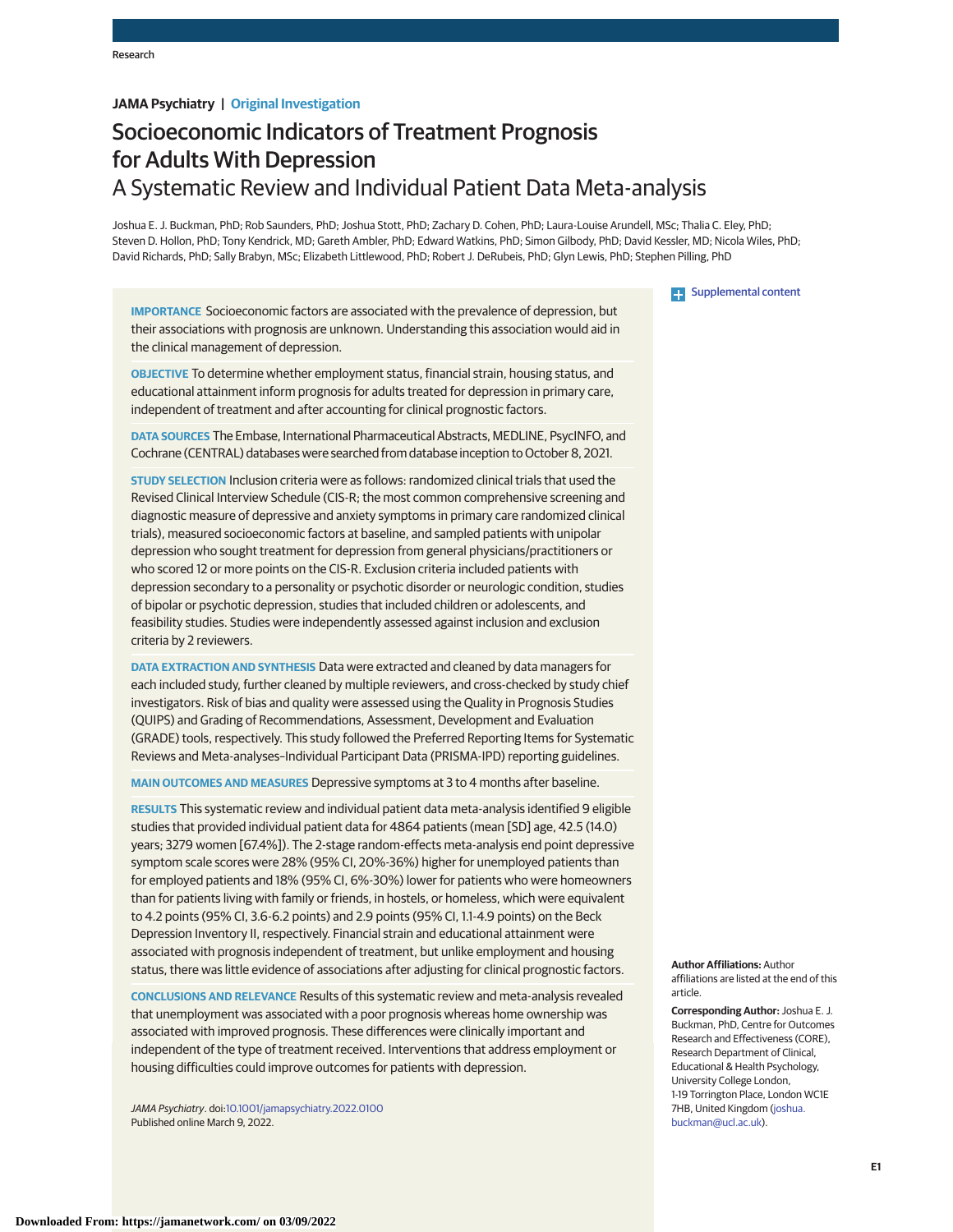any treatments for depression are effective, yet half<br>of all patients do not recover with the first treat-<br>ment they receive.<sup>1</sup> This can lead to disengagement<br>and poor long-term outcomes<sup>2</sup> Becontly, studies have begun of all patients do not recover with the first treatand poor long-term outcomes.<sup>2</sup> Recently, studies have begun to report on pretreatment characteristics associated with prognosis regardless of treatment type, providing patients and clinicians with desired information<sup>3</sup> and informing assessments and clinical decision-making before a choice of treatment is made.<sup>4</sup> These include the severity of depressive symptoms; the duration of depression, comorbid anxiety, and comorbid panic disorder; a history of antidepressant treatment<sup>4,5</sup>; marital status<sup>6</sup>; and social support.<sup>7</sup> Despite such knowledge, most of the variance in prognosis for patients with depression remains unexplained, reflecting the field's limited knowledge of how patients respond to treatment.<sup>5</sup>

Socioeconomic factors have been associated with increased prevalence of depression<sup>8,9</sup>; however, associations with prognosis have rarely been investigated. In ameta-review, only 2 systematic reviews reported on these associations.<sup>4</sup> One review<sup>10</sup> found 2 studies (284 patients combined) that reported that a patient history of more years of education was associated with a favorable prognosis. Further, the review found 1 study (92 patients) that reported homeownership was associated with a more favorable depression prognosis. Another review<sup>11</sup> found contradictory outcomes across 2 high-quality and 5 lowerquality primary studies, making it difficult to draw conclusions on the association between socioeconomic factors and prognosis for those with depression. Other studies have shown that employment status and educational attainment are associated with outcomes but only investigated this for people treated with citalopram.<sup>12,13</sup> Collectively, these studies have only addressed a limited range of socioeconomic factors, and crucially, none have adjusted for the outcomes of known clinical prognostic factors. Therefore, the clinical value of using socioeconomic factors to improve prognostication beyond these is unknown.4,14 Further, each of the studies either focused on a single type of treatment (eg, specific antidepressants) or studied community samples where treatment was not sought, or details on treatments were poorly described or unknown.<sup>4</sup> This limits generalizability, particularly to primary care, which is both a common route into treatment and psychiatric care, and where there are typically multiple treatment options.15,16 This study, therefore, aimed to investigate: (1) the associations between a range of socioeconomic factors (eg, employment status, financial strain, housing status, and level of educational attainment) and prognosis for adults with depression in primary care, independent of treatment and (2) whether these factors add to knowledge of prognosis after accounting for other known prognostic factors.

# **Methods**

## Identification and Selection of Studies

This systematic review with individual patient data metaanalysis was reported in accordance with the Preferred Reporting Items for Systematic Reviews and Meta-analyses– Individual Participant Data (PRISMA-IPD)17 reporting guidelines **Question** Are socioeconomic factors associated with depression treatment outcomes regardless of treatment type?

**Findings** In this systematic review and meta-analysis that included 9 studies with 4864 participants, socioeconomic disadvantage in employment and housing were associated with worse prognosis outcomes regardless of treatment type and after adjusting for clinical prognostic factors.

**Meaning** Accessible information on employment and housing status can inform the intensity of treatment to manage depression and referrals for specialist support; addressing employment and housing needs may make it easier for patients to engage in and achieve better outcomes from treatment for depression.

(eAppendix in the [Supplement\)](https://jamanetwork.com/journals/jama/fullarticle/10.1001/jamapsychiatry.2022.0100?utm_campaign=articlePDF%26utm_medium=articlePDFlink%26utm_source=articlePDF%26utm_content=jamapsychiatry.2022.0100). Searches were reported in accordance with the PRISMA-S extension for systematic reviews.<sup>18</sup> The search strategy and preregistered methods can be found on PROSPERO<sup>19</sup> and in a general protocol<sup>20</sup> that was reported in accordance with the PRISMA-P extension for the reporting of systematic review protocols.21 eTables 1, 2, 6, and 7 in the [Supplement](https://jamanetwork.com/journals/jama/fullarticle/10.1001/jamapsychiatry.2022.0100?utm_campaign=articlePDF%26utm_medium=articlePDFlink%26utm_source=articlePDF%26utm_content=jamapsychiatry.2022.0100) contain details of protocol development, scoping searches, and rationale. Additional methods for the specific data analysis for this study were also preregistered.<sup>22</sup>All included studies were granted ethical approvals by the NHS Research Ethics Committees (eTable 3 in the [Supplement\)](https://jamanetwork.com/journals/jama/fullarticle/10.1001/jamapsychiatry.2022.0100?utm_campaign=articlePDF%26utm_medium=articlePDFlink%26utm_source=articlePDF%26utm_content=jamapsychiatry.2022.0100). Written informed consent was obtained from all patients. No additional NHS ethical approval was required for this study.

Full searches were conducted on Embase, International Pharmaceutical Abstracts, MEDLINE, PsycINFO, and Cochrane (CENTRAL) from database inception to October 8, 2021 (eTable 1 in the [Supplement\)](https://jamanetwork.com/journals/jama/fullarticle/10.1001/jamapsychiatry.2022.0100?utm_campaign=articlePDF%26utm_medium=articlePDFlink%26utm_source=articlePDF%26utm_content=jamapsychiatry.2022.0100). Reference lists of returned studies were hand searched, and experts were contacted for unpublished or missed studies. A single reviewer (J.E.J.B.) screened titles and abstracts for eligible studies; thesewere read in full and judged against inclusion and exclusion criteria by 2 reviewers (J.E.J.B., G.L.) with consensus meetings with a third reviewer (S.P.) to resolve discrepancies.

## Inclusion and Exclusion Criteria

Individual patient data were sought for participants in studies that were randomized clinical trials (RCTs) of participants aged 16 years and older with unipolar depression, had at least 1 active treatment group, had assessed at least 1 socioeconomic factor, and had used the Revised Clinical Interview Schedule (CIS-R) at baseline to measure depressive and anxiety symptoms and chronicity and provide diagnoses. Also included were individual patient data from studies of patients who sought treatment for depression, had a CIS-R score of 12 points or greater, or were recruited from primary care. This ensured that all studies had data available on the key depression disorder characteristics such that any associations found here could inform prognosis over and above those factors that are or should be routinely assessed in clinic pretreatment.<sup>4</sup> Studies were excluded if they included patients with depression secondary to a personality or psychotic disorder or neurologic condition; if they evaluated adults with bipolar or psychotic depression; and if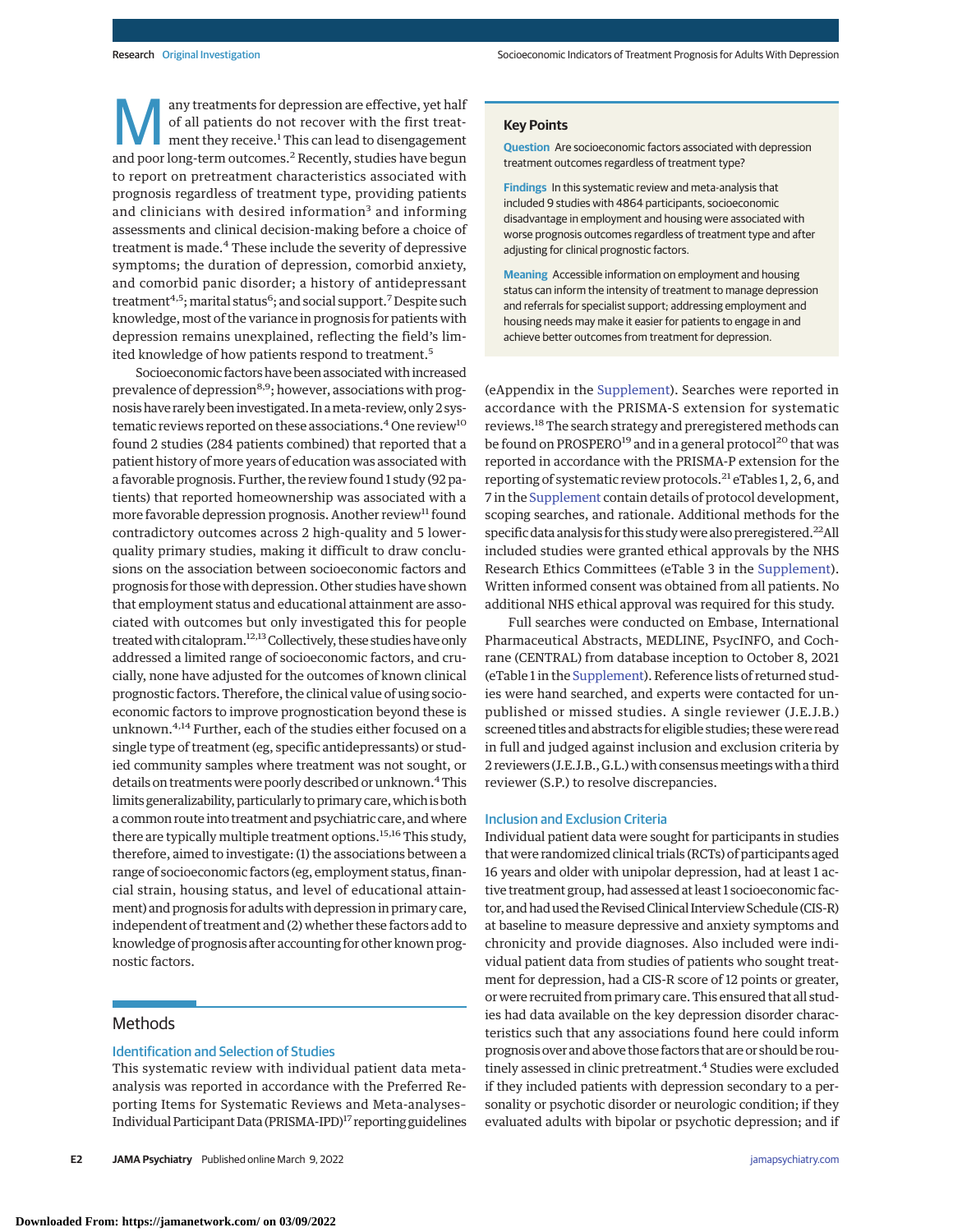they included children or adolescents, were feasibility studies, or investigated just 1 socioeconomic group.

#### **Measures**

The CIS- $R^{23}$  was used at baseline in all studies; the CIS-R screens for symptoms and duration of depression and a range of anxiety symptoms, and it provides diagnoses using *International StatisticalClassification of Diseases andRelatedHealth Problems,Tenth Revision,* criteria. Each study also included ameasure of depressive symptoms: the Beck Depression Inventory II (BDI-II),  $^{24}$  9-item Patient Health Questionnaire,<sup>25</sup> or the 12-item General Health Questionnaire (GHQ-12)<sup>26</sup> (eTable 2 in the [Supplement\)](https://jamanetwork.com/journals/jama/fullarticle/10.1001/jamapsychiatry.2022.0100?utm_campaign=articlePDF%26utm_medium=articlePDFlink%26utm_source=articlePDF%26utm_content=jamapsychiatry.2022.0100).

#### Data Analysis

## Primary Outcomes

Depressive symptoms at 3 to 4months after baseline were gathered in 2 ways. First, the *z* score (standardized and mean centered) of the depressive symptom scores in each study was calculated. Second, percentage differences were calculated by using the logarithm of depression scale scores and exponentiating the coefficient for the socioeconomic indicator in each model.

## Secondary Outcomes

Secondary outcomes included remission on the primary depression measure in each study at 3 to 4 months after baseline (eTable 2 in the [Supplement\)](https://jamanetwork.com/journals/jama/fullarticle/10.1001/jamapsychiatry.2022.0100?utm_campaign=articlePDF%26utm_medium=articlePDFlink%26utm_source=articlePDF%26utm_content=jamapsychiatry.2022.0100). Depressive symptoms at 6 to 8months after baseline were captured with the *z* score calculated using the mean and SD for the scores at 3 to 4 months; in this way, the outcomes could be comparable with those found using the 3- to 4-month outcome and the logarithm of scores at 6 to 8 months. Depressive symptoms at 9 to 12 months after baseline were recorded.

## Prognostic Indicators Under Consideration

The socioeconomic factors recorded at baseline in at least 2 of the included studies were as follows:

- Employment status (Cohen  $\kappa = 9$ ; n = 4864). Employed (including full-time and part-time employment), unemployed (job seekers and those unemployed owing to ill health), and not seeking employment (stay-at-home parent, students, and retirees).
- Financial strain ( $k = 7; n = 3656$ ). Doing okay financially, just about getting by, and struggling financially.
- Housing status ( $k = 8$ ; n = 4397). Homeowner (including those with a mortgage), tenant, and other (living with family or friends, homeless, or living in a hostel).
- Highest level of educational attainment ( $k = 8$ ; n = 3689). Bachelor's degree or higher, diplomas including foundation degrees or A-levels (equivalent to a high school diploma), general certificate of secondary education (UK national examinations usually conducted at age 16 years), and other (qualifications below the level of the general certificate of secondary education or no formal qualifications).

## **Confounders**

For each of the prognostic factors, we adjusted for depressive disorder characteristics (ie, severity of depressive symptoms, comorbid panic disorder, duration of depression and anxiety,

and a history of antidepressant treatment).<sup>4</sup> We then adjusted for potential confounders that were not systematically missing (ie, all studies collected data on them): age, sex, marital status,<sup>6</sup> and employment status, except in models where employment status was the prognostic indicator. In sensitivity analyses, we adjusted for variables that were systematically missing in separate models starting with those factors available in most of the included studies. These were housing status ( $k = 8$ ), long-term physical health condition status (yes or no;  $\kappa = 8$ ), level of educational attainment ( $\kappa = 8$ ), financial strain ( $\kappa$  = 7), and social support ( $\kappa$  = 6).<sup>7</sup>

To give associations independent of treatment type, a single treatment variable was created with dummy categories for each of the randomized groups in each of the individual studies and adjusted for in all random-effects models. Missing data were imputed using multiple imputation with chained equations (eAppendix in the [Supplement\)](https://jamanetwork.com/journals/jama/fullarticle/10.1001/jamapsychiatry.2022.0100?utm_campaign=articlePDF%26utm_medium=articlePDFlink%26utm_source=articlePDF%26utm_content=jamapsychiatry.2022.0100).

## Statistical Analysis

## Primary Analyses

The association between each socioeconomic factor and each outcome was assessed in 4 separate models and adjusted for different sets of confounders, using a 2-stage approach with DerSimonian and Laird random effects. Stata software, version 16 (StataCorp), was used in these calculations. This approach is preferred to 1-stage approaches where the included studies have sufficient sample sizes, and complex modeling is not required as it reduces biases by separating withinstudy from between-study effects.<sup>27,28</sup>

The 4models were run for financial strain and level of educational attainment as ordinal variables and run again as categorical variables. Employment and housing status were only analyzed as categorical variables. To do this, dummy variables were created to compare each category (eg, unemployed) with a reference category (eg, employed). Model 1 included each prognostic factor adjusted for random treatment allocation in each study; model 2 added depressive symptom severity, depressive duration, anxiety duration, history of antidepressant treatment, and comorbid panic disorder; model 3 added age, sex, and marital status; and model 4 added employment status.

## Secondary and Sensitivity Analyses

Five sensitivity analyses modeled variables that were not available in all studies. The first was model 4 with the addition of housing status. The second was model 4 with the addition of housing status and long-term health condition status. The third was model 4 with the addition of housing status, long-term health condition status, and the highest level of educational attainment.

Variables that were systematically missing differed across studies; therefore, 2 further sensitivity analyses were performed: model 4 with the addition of financial strain and model 4 with the addition of financial strain and social support. For the *z* score and log outcomes, linear regression models were fitted, the outcome variables were approximately normally distributed, and robust CIs were used to account for overly influential data points. Logistic models were fitted for remission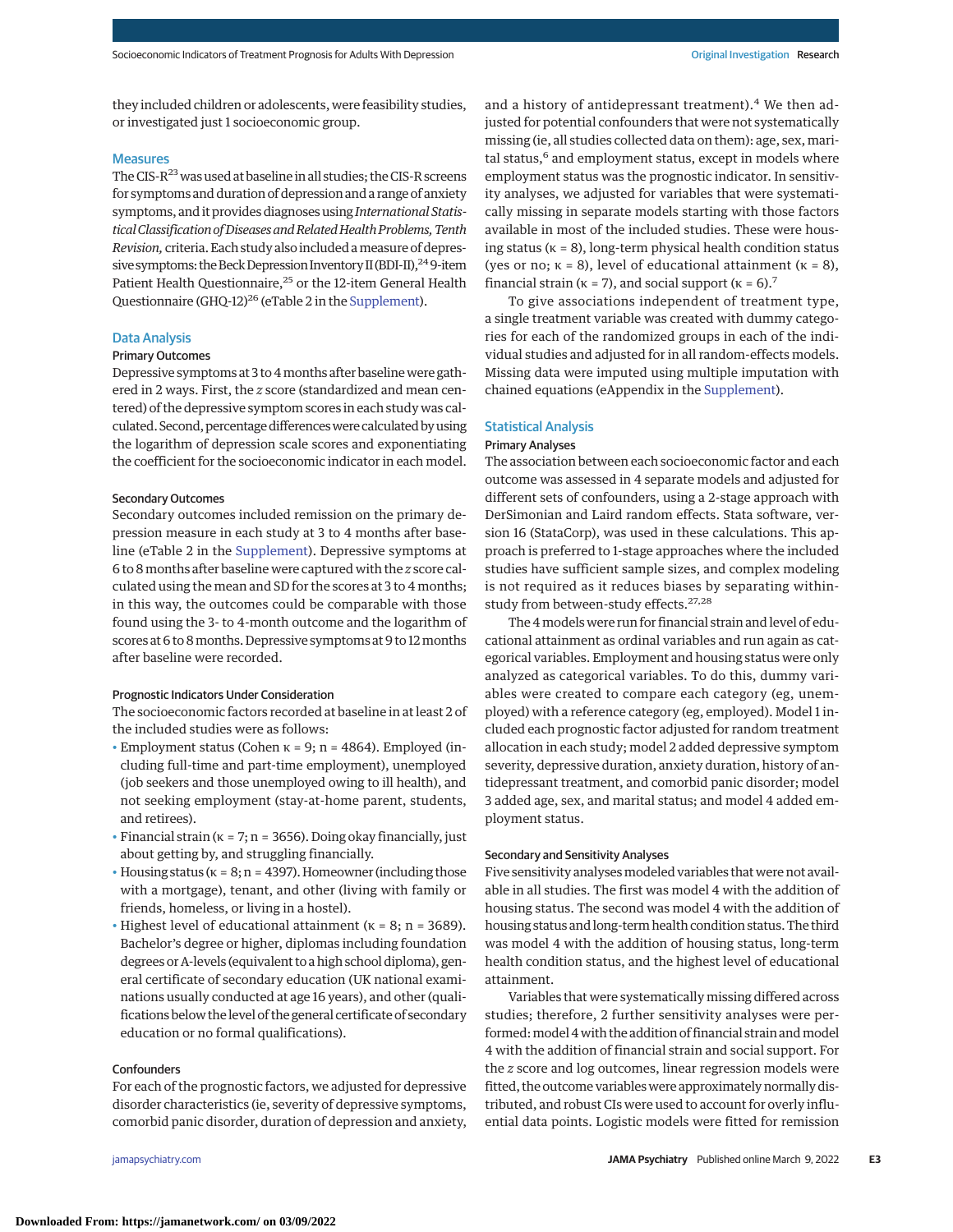

(eTables 13 and 20 in the [Supplement\)](https://jamanetwork.com/journals/jama/fullarticle/10.1001/jamapsychiatry.2022.0100?utm_campaign=articlePDF%26utm_medium=articlePDFlink%26utm_source=articlePDF%26utm_content=jamapsychiatry.2022.0100). Heterogeneity was assessed using prediction intervals, and the percentage of variation across studies was assessed using the  $I^2$  statistic.<sup>29</sup>

Additional sensitivity analyses were planned if heterogeneity was considerable,<sup>29</sup> either from inspection of the forest plots or if the *I* <sup>2</sup> was 75% or greater. If study quality was low or risk of bias was high, we removed the study contributing most to the heterogeneity, low quality, or high risk of bias.

#### Risk of Bias

Risk of bias assessments were conducted using the Quality in Prognosis Studies (QUIPS) tool,<sup>3</sup> and the quality of evidence for each prognostic indicator was assessed using the Grading of Recommendations, Assessment, Development and Evaluation (GRADE) framework.<sup>30</sup> GRADE ratings were made for each prognostic factor within each included study, across each study as a whole, and for each prognostic factor across all included studies. Ratings of indirectness and publication bias

**E4 JAMA Psychiatry** Published online March 9, 2022 **(Reprinted)** [jamapsychiatry.com](http://www.jamapsychiatry.com?utm_campaign=articlePDF%26utm_medium=articlePDFlink%26utm_source=articlePDF%26utm_content=jamapsychiatry.2022.0100)

were only considered applicable for the prognostic factors across all included studies, not within any individual study. Two reviewers (J.B., R.S.) independently conducted these assessments with disagreements resolved by consensus among 4 reviewers (J.E.J.B., R.S., G.L., and S.P.). Risk of bias information is available in eTable 4 in the [Supplement,](https://jamanetwork.com/journals/jama/fullarticle/10.1001/jamapsychiatry.2022.0100?utm_campaign=articlePDF%26utm_medium=articlePDFlink%26utm_source=articlePDF%26utm_content=jamapsychiatry.2022.0100) and quality ratings assessment is listed in eTable 5 in the [Supplement.](https://jamanetwork.com/journals/jama/fullarticle/10.1001/jamapsychiatry.2022.0100?utm_campaign=articlePDF%26utm_medium=articlePDFlink%26utm_source=articlePDF%26utm_content=jamapsychiatry.2022.0100)

# **Results**

This systematic review and meta-analysis of individual patient data identified 9 eligible studies that provided individual patient data for 4864 patients (mean [SD] age, 42.5 (14.0) years; 3279 women [67.4%]; 1583men [32.6%]). All 9 RCTsmet the inclusion criteria (Figure), and all were conducted in the UK. Individual patient data from all the participants formed the present data set (Table 1).<sup>31-39</sup> Study quality was judged to be high, and overall risk of bias was low, although study attrition was rated as high in 1 study<sup>34</sup> and moderate in 3 others (eTables 4 and 5 in the [Supplement\)](https://jamanetwork.com/journals/jama/fullarticle/10.1001/jamapsychiatry.2022.0100?utm_campaign=articlePDF%26utm_medium=articlePDFlink%26utm_source=articlePDF%26utm_content=jamapsychiatry.2022.0100).31,36,38 There was nearperfect agreement between the reviewers (interrater reliability: QUIPS, κ = 0.96; GRADE, κ = 1.00). Descriptive statistics are listed in Table 2 and eTable 8 in the [Supplement.](https://jamanetwork.com/journals/jama/fullarticle/10.1001/jamapsychiatry.2022.0100?utm_campaign=articlePDF%26utm_medium=articlePDFlink%26utm_source=articlePDF%26utm_content=jamapsychiatry.2022.0100)

# Associations Between Employment Status and Prognosis

Depressive symptom scores at 3 to 4 months were 47.3% (95% CI, 38.4%-56.8%) higher for unemployed patients than for employed patients, independent of treatment (Tables 3 and 4). Associations were lower in magnitude when adjusting for depressive disorder characteristics and when additionally adjusting for demographic variables (27.6%; 95% CI, 19.6%- 36.1%). There were similar patterns of results adjusting for the systematically missing sociodemographic characteristics (eTable 15 in the [Supplement\)](https://jamanetwork.com/journals/jama/fullarticle/10.1001/jamapsychiatry.2022.0100?utm_campaign=articlePDF%26utm_medium=articlePDFlink%26utm_source=articlePDF%26utm_content=jamapsychiatry.2022.0100) and at 6 to 8 months and 9 to 12 months (eTables 16, 17, 18, and 19 in the [Supplement\)](https://jamanetwork.com/journals/jama/fullarticle/10.1001/jamapsychiatry.2022.0100?utm_campaign=articlePDF%26utm_medium=articlePDFlink%26utm_source=articlePDF%26utm_content=jamapsychiatry.2022.0100).

#### Associations Between Financial Strain and Prognosis

Struggling financially was associated with worse prognosis relative to doing okay financially (Tables 3 and 4) (30.2%; 95% CI, 18.5%-43.2%). Associations were less strong when adjusting for depressive disorder characteristics (11.3%; 95% CI, 3.1%- 20.1%). Additionally adjusting for employment status attenuated the associations altogether (5.2%; 95% CI, −3.0% to 14.1%). The same pattern was found at 6 to 8 months (eTables 9 and 10 in the [Supplement\)](https://jamanetwork.com/journals/jama/fullarticle/10.1001/jamapsychiatry.2022.0100?utm_campaign=articlePDF%26utm_medium=articlePDFlink%26utm_source=articlePDF%26utm_content=jamapsychiatry.2022.0100), but there was no evidence of an association between financial strain and prognosis at 9 to 12 months (eTables 11 and 12 in the [Supplement\)](https://jamanetwork.com/journals/jama/fullarticle/10.1001/jamapsychiatry.2022.0100?utm_campaign=articlePDF%26utm_medium=articlePDFlink%26utm_source=articlePDF%26utm_content=jamapsychiatry.2022.0100).

## Associations Between Housing Status and Prognosis

Tenants and patients with other housing status had worse prognoses than homeowners at 3 to 4months (tenants: 25.8%; 95% CI, 18.1%-34.0%; other housing status: 35.0%; 95% CI, 16.9%- 56.0%). The associations were weaker when adjusted for depressive disorder characteristics (tenants: 12.8%; 95% CI, 6.2%- 19.9%; other housing status: 22.2%; 95% CI, 9.0%-37.1%) and weaker again when adjusted for employment status (tenants: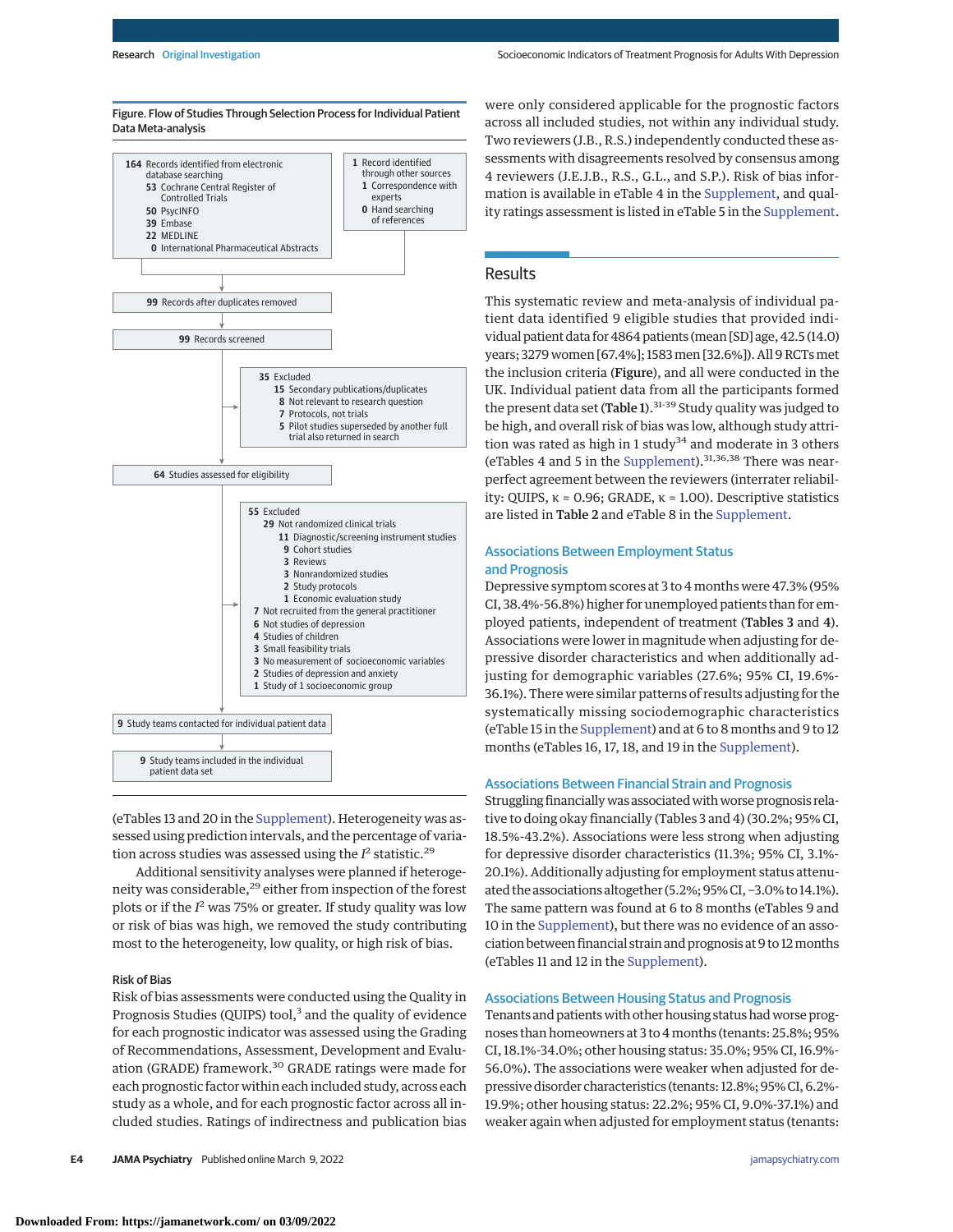| Table 1. Description of Included Studies      |                  |                                                                                                                                                                                                                                                                                                                                                                                                                                                                                                                                                                                                                                                                                                                                                                                                                                                                                                                                                                                                                      |                                                                                     |                                                                                            |                                                                |                                                                                                                                                                                                                                                                                                                                                                                                                                                                                                                                                                                                                                                                                                                                                                                                                      |                                                         |                                                          |                                                                                              |
|-----------------------------------------------|------------------|----------------------------------------------------------------------------------------------------------------------------------------------------------------------------------------------------------------------------------------------------------------------------------------------------------------------------------------------------------------------------------------------------------------------------------------------------------------------------------------------------------------------------------------------------------------------------------------------------------------------------------------------------------------------------------------------------------------------------------------------------------------------------------------------------------------------------------------------------------------------------------------------------------------------------------------------------------------------------------------------------------------------|-------------------------------------------------------------------------------------|--------------------------------------------------------------------------------------------|----------------------------------------------------------------|----------------------------------------------------------------------------------------------------------------------------------------------------------------------------------------------------------------------------------------------------------------------------------------------------------------------------------------------------------------------------------------------------------------------------------------------------------------------------------------------------------------------------------------------------------------------------------------------------------------------------------------------------------------------------------------------------------------------------------------------------------------------------------------------------------------------|---------------------------------------------------------|----------------------------------------------------------|----------------------------------------------------------------------------------------------|
| Study, source                                 | Patients,<br>ρò. | Inclusion criteria                                                                                                                                                                                                                                                                                                                                                                                                                                                                                                                                                                                                                                                                                                                                                                                                                                                                                                                                                                                                   | %: employed; single,<br>seeking employment<br>Employment status,<br>unemployed; not | Financial strain, %:<br>about getting by;<br>doing okay; just<br>struggling<br>financially | Housing status, %:<br>tenant; other <sup>a</sup><br>homeowner; | or above; A-level <sup>b</sup> ;<br>bachelor's degree<br>GCSE; no formal<br>attainment, %:<br>qualifications<br>of educational<br>Highest level                                                                                                                                                                                                                                                                                                                                                                                                                                                                                                                                                                                                                                                                      | depressive<br>mean (SD)<br><b>Baseline</b><br>severity, | Interventions                                            | measure (additional)<br>Outcome measure<br>postbaseline end<br>point, primary<br>and primary |
| CADET, Richards<br>et al, <sup>31</sup> 2013  | 527              | Adults ≥18 y, ICD-10 depressive<br>episode                                                                                                                                                                                                                                                                                                                                                                                                                                                                                                                                                                                                                                                                                                                                                                                                                                                                                                                                                                           | 45.2; 32.1; 22.8                                                                    | $\leq$                                                                                     | 41.0; 48.6; 10.4                                               | 18.6; 27.9; 24.5;<br>29.0                                                                                                                                                                                                                                                                                                                                                                                                                                                                                                                                                                                                                                                                                                                                                                                            | PHQ-9, 17.7 (5.1)                                       | Collaborative care<br>VS TAU                             | PHQ-9 at 4 mo                                                                                |
| COBALT, Wiles<br>et al, 32 2013               | 469              | treatment-resistant depression,<br>scored 214 points on BDI-II<br>Adults aged 18-75 y with                                                                                                                                                                                                                                                                                                                                                                                                                                                                                                                                                                                                                                                                                                                                                                                                                                                                                                                           | 9; 32.2; 23.9<br>43.                                                                | 35.6; 37.1; 27.3                                                                           | $\leq$                                                         | 20.5; 26.3; 28.1;<br>25.1                                                                                                                                                                                                                                                                                                                                                                                                                                                                                                                                                                                                                                                                                                                                                                                            | BDI-II, 31.8<br>(10.7)                                  | CBT + TAU vs TAU                                         | BDI-II (PHQ-9) at<br>3 mo                                                                    |
| GENPOD, Wiles<br>et al, 33 2012               | 601              | Adults aged 18-74 y with<br>depressive episode                                                                                                                                                                                                                                                                                                                                                                                                                                                                                                                                                                                                                                                                                                                                                                                                                                                                                                                                                                       | 59.4; 20.5; 20.1                                                                    | 35.1; 29.4; 35.6                                                                           | 48.1; 38.6; 13.3                                               | 25.3; 19.5; 41.4;<br>13.8                                                                                                                                                                                                                                                                                                                                                                                                                                                                                                                                                                                                                                                                                                                                                                                            | BDI-II, 33.7 (9.7)                                      | Citalopram vs<br>eboxetine                               | BDI-II at 3 mo                                                                               |
| IPCRESS, Kessler<br>et al, <sup>34</sup> 2009 | 295              | BDI-II and clinician-confirmed<br>Adults scoring ≥14 points on<br>diagnosis of depression                                                                                                                                                                                                                                                                                                                                                                                                                                                                                                                                                                                                                                                                                                                                                                                                                                                                                                                            | 3; 11.9; 27.8<br>60.                                                                | 43.4; 28.5; 28.1                                                                           | 40.7; 42.4; 16.9                                               | $34.6; 29.8; 21.0;$<br>14.6                                                                                                                                                                                                                                                                                                                                                                                                                                                                                                                                                                                                                                                                                                                                                                                          | BDI-II, 33.2 (8.8)                                      | iCBT + TAU vs TAU +<br>waiting list for iCBT             | BDI-II at 4 mo                                                                               |
| ITAS, Thomas<br>et al, 35 2004                | 798              | Adults aged 216 y, scored<br>212 points on CIS-R                                                                                                                                                                                                                                                                                                                                                                                                                                                                                                                                                                                                                                                                                                                                                                                                                                                                                                                                                                     | 52.0; 15.8; 32.3                                                                    | 44.7; 32.5; 22.9                                                                           | 62.0; 30.0; 8.1                                                | $\frac{4}{2}$                                                                                                                                                                                                                                                                                                                                                                                                                                                                                                                                                                                                                                                                                                                                                                                                        | GHQ-12, 7.7(3.2)                                        | Recommendation +<br><b>TAU vs TAU</b>                    | GHQ-12 at 6 mo                                                                               |
| MIR, Kessler<br>et al, <sup>36</sup> 2018     | 480              | Adults ≥18 taking SSRIs or SNRIs<br>at adequate dose for 26 wk, and<br>scored 214 points on BDI-II                                                                                                                                                                                                                                                                                                                                                                                                                                                                                                                                                                                                                                                                                                                                                                                                                                                                                                                   | 3; 21.3; 29.4<br>49.                                                                | 41.7; 31.7; 26.7                                                                           | 53.1; 38.8; 8.1                                                | $19.8; 28.1; 31.3;$<br>20.8                                                                                                                                                                                                                                                                                                                                                                                                                                                                                                                                                                                                                                                                                                                                                                                          | BDI-II, 31.1 (9.9)                                      | mirtazapine vs SSRI<br>(SNRI) + placebo<br>SSRI (SNRI) + | BDI-II (PHQ-9) at<br>3 <sub>mo</sub>                                                         |
| PANDA, Lewis<br>et al, 37 2019                | 652              | Adults presenting with low mood<br>or depression to clinician in last<br>2 y, free of ADM for 8 wk up<br>to baseline                                                                                                                                                                                                                                                                                                                                                                                                                                                                                                                                                                                                                                                                                                                                                                                                                                                                                                 | 66.4; 11.2; 22.4                                                                    | 55.8; 31.3; 12.9                                                                           | 40.0; 40.2; 19.8                                               | 35.3; 33.7; 22.2; 8.7                                                                                                                                                                                                                                                                                                                                                                                                                                                                                                                                                                                                                                                                                                                                                                                                | BDI-II, 23.9<br>(10.3)                                  | Sertraline vs<br>placebo                                 | PHQ-9 (BDI-II) at<br>3 mo                                                                    |
| REEACT, Gilbody<br>et al, <sup>38</sup> 2015  | 685              | Adults with PHQ-9 ≥10 points<br>presenting to clinician with<br>depression                                                                                                                                                                                                                                                                                                                                                                                                                                                                                                                                                                                                                                                                                                                                                                                                                                                                                                                                           | 61.8; 18.0; 20.2                                                                    | $\leq$                                                                                     | 50.6; 34.5; 14.9                                               | 39.2; 13.8; 46.1; 0.9                                                                                                                                                                                                                                                                                                                                                                                                                                                                                                                                                                                                                                                                                                                                                                                                | PHQ-9, 16.7 (4.3)                                       | Beating the Blues<br>vs TAU <sup>c</sup><br>Moodgym vs   | PHQ-9 at 4 mo                                                                                |
| TREAD, Chalder<br>et al, <sup>39</sup> 2012   | 361              | diagnostic criteria for MDD and<br>Adults aged 18-69 y who met<br>scored 214 points on BDI-II                                                                                                                                                                                                                                                                                                                                                                                                                                                                                                                                                                                                                                                                                                                                                                                                                                                                                                                        | 7; 13.3; 23.0<br>63.                                                                | 31.9; 34.4; 33.6                                                                           | 47.4; 39.6; 13.0                                               | $24.1; 28.8; 28.3;$<br>18.8                                                                                                                                                                                                                                                                                                                                                                                                                                                                                                                                                                                                                                                                                                                                                                                          | BDI-II, 32.1 (9.2)                                      | Physical activity +<br>TAU vs TAU                        | BDI-II at 4 mo                                                                               |
|                                               |                  | of Common Mental Disorders in Primary Care; MDD, major depressive disorder; MIR, Mirtazapine Added to SSRIs<br>Psychotherapy for Depression in Primary Care; ITAS, Computerised Patient-Specific Guidelines for Management<br>Abbreviations: ADM, antidepressant medication: BDI-II, Beck Depression Inventory II; CADET, Clinical and Cost<br>Classification of Diseases and Related Health Problems, Tenth Revision: IPCRESS, Therapist-Delivered Internet<br>Effectiveness of Collaborative Care for Depression in UK Primary Care Trial; CIS-R, Clinical Interview Schedule<br>Revised; COBALT, Cognitive Behavioural Therapy as an Adjunct to Pharmacotherapy for Treatment-Resistant<br>Depression in Primary Care; GCSE, general certificate of secondary education; GENPOD, Genetic and Clinical<br>CBT, internet-based therapist-delivered cognitive behavioral therapy, ICD-10, International Statistical<br>Predictors of Treatment Response in Depression; GHQ-12, 12-item General Health Questionnaire; |                                                                                     |                                                                                            |                                                                | Questionnaire: REEACT, Computerised Cognitive Behaviour Therapy as Treatment for Depression in Primary Care:<br>or SNRIs for Treatment-Resistant Depression in Primary Care; NA, not available; PANDA, Clinical Effectiveness<br>of Sertraline in Primary Care and the Role of Depression Severity and Duration; PHQ-9, 9-item Patient Health<br>SNRI, serotonin and norepinephrine reuptake inhibitor; SSRI, selective serotonin reuptake inhibitor;<br><sup>b</sup> A-level is an advanced level qualification that is equivalent to a high school diploma.<br>[AU, treatment as usual; TREAD, Treating Depression With Physical Activity Trial<br><sup>a</sup> Other includes living with family or friends, homeless, or living in a hostel<br><sup>c</sup> Types of cognitive behavioral therapy interventions. |                                                         |                                                          |                                                                                              |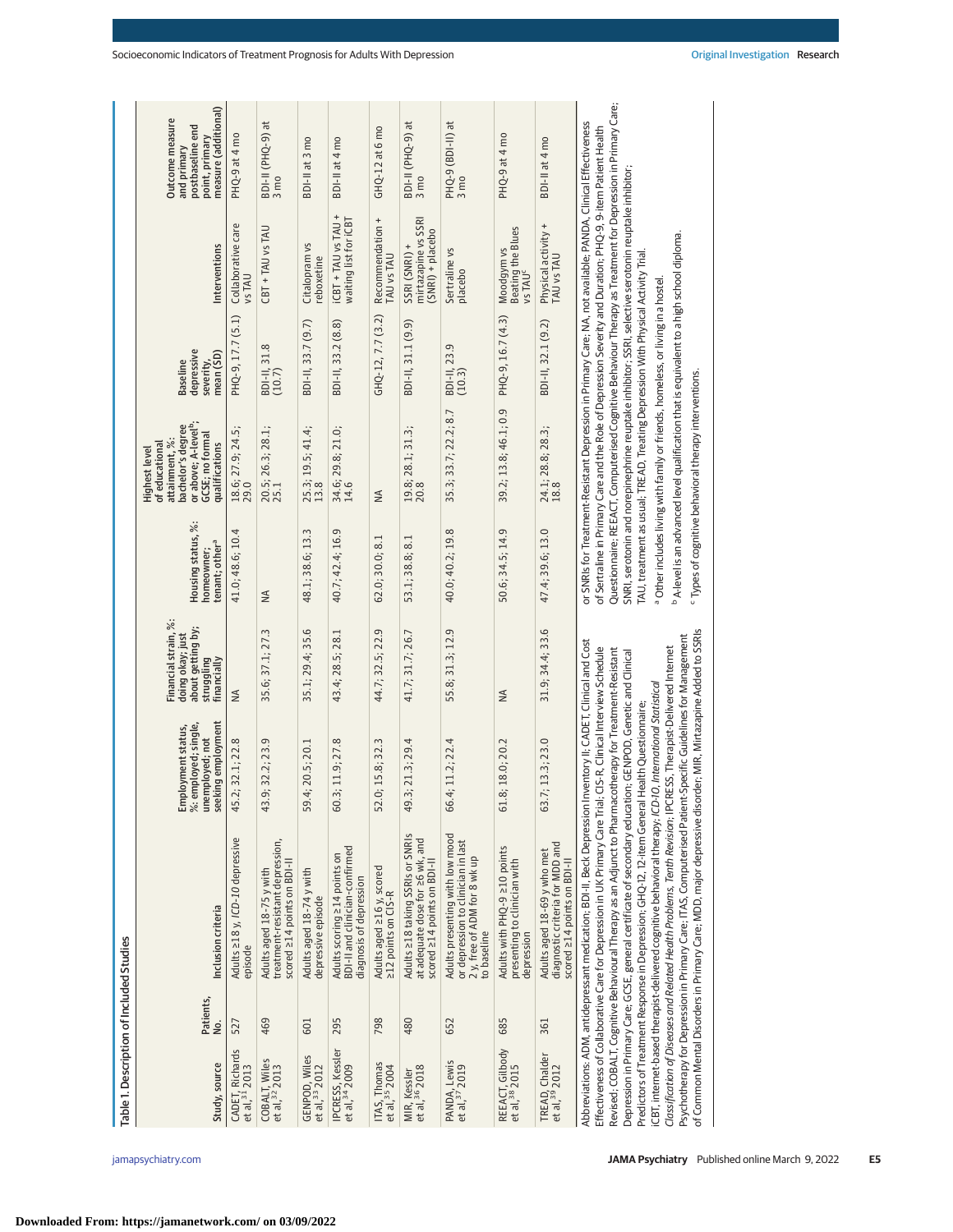| Table 2. Baseline Characteristics of Overall Sample<br>Across the 9 Included Studies, Using Observed Data |              |
|-----------------------------------------------------------------------------------------------------------|--------------|
| Self-reported baseline characteristic                                                                     | No. (%)      |
| Total sample size, No.                                                                                    | 4864         |
| <b>Employment status</b>                                                                                  |              |
| Employed                                                                                                  | 2713 (55.8)  |
| Not seeking employment                                                                                    | 1199 (24.7)  |
| Unemployed                                                                                                | 949 (19.5)   |
| Missing                                                                                                   | 3(0.2)       |
| Housing status                                                                                            |              |
| Homeowner                                                                                                 | 2148 (48.9)  |
| Tenant                                                                                                    | 1677 (38.2)  |
| Other <sup>a</sup>                                                                                        | 566 (12.9)   |
| Missing                                                                                                   | 473 (9.7)    |
| <b>Financial strain</b>                                                                                   |              |
| Doing okay financially                                                                                    | 1537 (42.1)  |
| Just about getting by                                                                                     | 1171 (32.1)  |
| Struggling financially                                                                                    | 939 (25.8)   |
| Missing                                                                                                   | 1217 (25.0)  |
| Highest level of educational attainment                                                                   |              |
| Bachelor's degree or above                                                                                | 959 (28.0)   |
| A-level of diplomas                                                                                       | 905 (26.4)   |
| <b>GCSE</b>                                                                                               | 1016 (29.7)  |
| None or other                                                                                             | 543 (15.9)   |
| Missing                                                                                                   | 1441 (29.6)  |
| Age                                                                                                       | 4864 (100)   |
| Mean (SD), y                                                                                              | 42.45 (14.0) |
| Sex                                                                                                       |              |
| Female                                                                                                    | 3279 (67.4)  |
| Male                                                                                                      | 1583 (32.6)  |
| Missing                                                                                                   | 2(0)         |
| <b>Marital status</b>                                                                                     |              |
| Married/cohabiting                                                                                        | 2412 (49.6)  |
| Single                                                                                                    | 1477 (30.7)  |
| No longer married                                                                                         | 975(20.1)    |
| Long-term physical health condition                                                                       |              |
| No                                                                                                        | 3244 (73.8)  |
| Yes                                                                                                       | 1151 (26.2)  |
| Missing                                                                                                   | 469 (9.6)    |
| Social Support Scale score                                                                                | 2858 (58.8)  |
| Mean (SD)                                                                                                 | 20.25(3.9)   |
| Past antidepressant use                                                                                   |              |
| No                                                                                                        | 1241 (25.5)  |
| Yes                                                                                                       | 3620 (74.5)  |
| CIS-R durations <sup>b</sup>                                                                              | 4864 (100)   |
|                                                                                                           |              |
| Depression                                                                                                |              |
| Mean (SD)                                                                                                 | 3.32(1.4)    |
| Mean anxiety duration                                                                                     | 4813 (99.0)  |
| Mean (SD)                                                                                                 | 2.05(1.0)    |
| Comorbid panic disorder                                                                                   |              |
| No                                                                                                        | 4439 (91.3)  |
| Yes                                                                                                       | 425 (8.7)    |

| Self-reported baseline characteristic | No. (%)      |
|---------------------------------------|--------------|
| <b>Baseline BDI-II score</b>          | 2858 (58.8)  |
| Mean (SD)                             | 30.44 (10.5) |
| Baseline PHQ-9 score                  | 2812 (57.8)  |
| Mean (SD)                             | 15.71(5.7)   |
| Baseline GHQ-12 score                 | 795 (16.3)   |
| Mean (SD)                             | 7.69(3.2)    |
| Attrition at 3-4 mo                   |              |
| <b>No</b>                             | 3411 (70.1)  |
| Yes                                   | 658 (13.5)   |
| <b>NA</b>                             | 795 (16.3)   |
| BDI-II score at 3-4 mo                | 1918 (39.4)  |
| Mean (SD)                             | 16.07 (12.0) |
| PHQ-9 score at 3-4 mo                 | 2393 (49.2)  |
| Mean (SD)                             | 10.28(6.7)   |
| Remission at 3-4 mo                   |              |
| No                                    | 1928 (56.6)  |
| Yes                                   | 1480 (43.4)  |
| BDI-II score at 6-8 mo                | 1236 (25.4)  |
| Mean (SD)                             | 18.64 (13.4) |
| PHQ-9 score at 6-8 mo                 | 814 (16.7)   |
| Mean (SD)                             | 10.33(6.8)   |
| GHQ-12 score at 6-8 mo                | 585 (12.0)   |
| Mean (SD)                             | 3.80(4.1)    |
| Attrition at 6-8 mo                   |              |
| No                                    | 1236 (25.4)  |
| Yes                                   | 369(7.6)     |
| ΝA                                    | 3259 (67.0)  |
| BDI-II score at 9-12 mo               | 1028 (21.1)  |
| Mean (SD)                             | 16.78 (12.9) |
| PHQ-9 score at 9-12 mo                | 1764 (32.3)  |
| Mean (SD)                             | 9.51(6.7)    |
| Attrition at 9-12 mo                  |              |
| <b>No</b>                             | 2005 (41.2)  |
| Yes                                   | 516 (10.6)   |
| <b>NA</b>                             | 2343 (48.2)  |

Abbreviations: BDI-II, Beck Depression Inventory II; CIS-R, Clinical Interview Schedule Revised; GCSE, general certificate of secondary education; GHQ-12, 12-item General Health Questionnaire; NA, not applicable; PHQ-9, 9-item Patient Health Questionnaire.

<sup>a</sup> Other includes living with family or friends, homeless, or living in a hostel.

b Duration items are measured in 5 categories: (1) less than 2 weeks; (2) between 2 weeks and 6 months; (3) between 6 months and 1 year; (4) between 1 and 2 years; and (5) more than 2 years (eTable 2 in the [Supplement\)](https://jamanetwork.com/journals/jama/fullarticle/10.1001/jamapsychiatry.2022.0100?utm_campaign=articlePDF%26utm_medium=articlePDFlink%26utm_source=articlePDF%26utm_content=jamapsychiatry.2022.0100).

9.5%; 95% CI, 2.2%-17.4%; other housing status: 17.6%; 95% CI, 6.4%-30.0%), but those with other housing status still had considerably worse prognoses. The percentage difference in depressive symptoms at 3 to 4 months was 17.6% (95% CI, 6.4%-30.0%) (Table 4). Adjusting for long-term health conditions, educational attainment did not attenuate the outcomes. However, adjusting for financial status and social

(continued)

**E6 JAMA Psychiatry** Published online March 9, 2022 **(Reprinted)** [jamapsychiatry.com](http://www.jamapsychiatry.com?utm_campaign=articlePDF%26utm_medium=articlePDFlink%26utm_source=articlePDF%26utm_content=jamapsychiatry.2022.0100)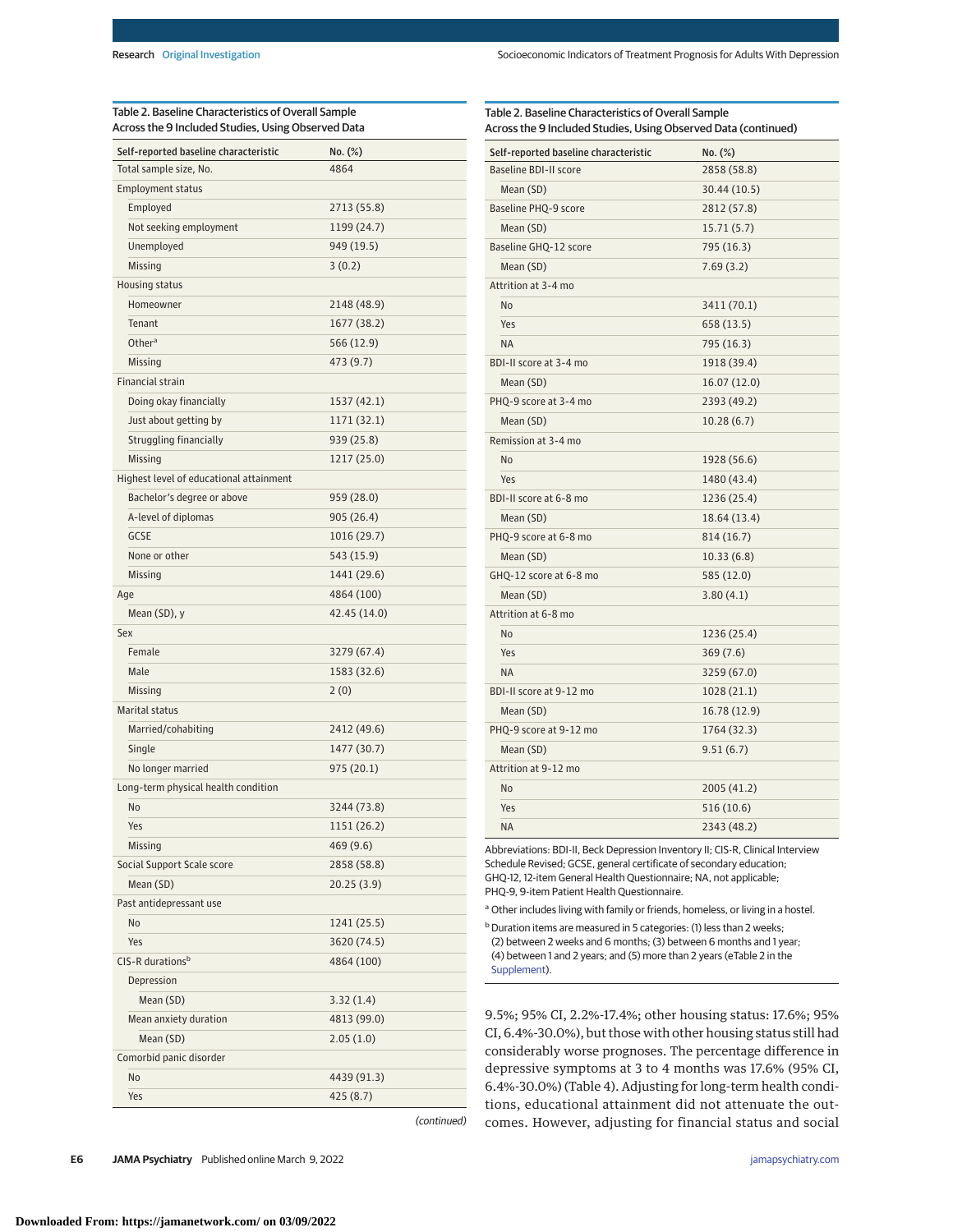| Table 3. Difference in z Score of Depressive Symptoms at 3 to 4 Months After Baseline per Unit Increase in Baseline Prognostic Indicator                                                                                                                                                                                                                                |                                                                |                |                                   |                                                                         |                |                 |                                                                |                |                            |                                                                                                                                                                                                                                                                                                                                                                                                                                                        |                |             |
|-------------------------------------------------------------------------------------------------------------------------------------------------------------------------------------------------------------------------------------------------------------------------------------------------------------------------------------------------------------------------|----------------------------------------------------------------|----------------|-----------------------------------|-------------------------------------------------------------------------|----------------|-----------------|----------------------------------------------------------------|----------------|----------------------------|--------------------------------------------------------------------------------------------------------------------------------------------------------------------------------------------------------------------------------------------------------------------------------------------------------------------------------------------------------------------------------------------------------------------------------------------------------|----------------|-------------|
|                                                                                                                                                                                                                                                                                                                                                                         | Model 1 <sup>b</sup>                                           |                |                                   | Model 2 <sup>b</sup>                                                    |                |                 | Model 3 <sup>b</sup>                                           |                |                            | Model 4 <sup>b</sup>                                                                                                                                                                                                                                                                                                                                                                                                                                   |                |             |
| Baseline variable <sup>a</sup>                                                                                                                                                                                                                                                                                                                                          | z Score of depressive<br>difference (95% CI)<br>symptoms, mean | Studies, K     | $\frac{6}{6}$<br>۱ <sup>2</sup> . | z Score of depressive<br>difference (95% CI)<br>symptoms, mean          | Studies, K     | $\approx$<br>Ľ, | z Score of depressive<br>difference (95% CI)<br>symptoms, mean | ×<br>Studies,  | $\approx$<br>$\tilde{f}$ . | z Score of depressive<br>difference (95% CI)<br>symptoms, mean                                                                                                                                                                                                                                                                                                                                                                                         | Studies, K     | $1^{2}$ , % |
| Employment status                                                                                                                                                                                                                                                                                                                                                       |                                                                |                |                                   |                                                                         |                |                 |                                                                |                |                            |                                                                                                                                                                                                                                                                                                                                                                                                                                                        |                |             |
| Employed                                                                                                                                                                                                                                                                                                                                                                | 0 [Reference]                                                  | $\leq$         | $\leq$                            | 0 [Reference]                                                           | $\leq$         | $\frac{4}{2}$   | 0 [Reference]                                                  | $\leq$         | $\leq$                     | 0[Reference]                                                                                                                                                                                                                                                                                                                                                                                                                                           | $\leq$         | $\leq$      |
| Not seeking employment                                                                                                                                                                                                                                                                                                                                                  | 0.09(0.01 to 0.17)                                             | $\infty$       | 12                                | $0.07 (-0.01 to 0.14)$                                                  | $\infty$       | $\circ$         | $0.06 (-0.01 to 0.14)$                                         | $\infty$       | $\circ$                    | $\leq$                                                                                                                                                                                                                                                                                                                                                                                                                                                 | $\leq$         | $\leq$      |
| Unemployed                                                                                                                                                                                                                                                                                                                                                              | 0.56(0.44 to 0.68)                                             | $\infty$       | 40                                | 0.35(0.24 to 0.46)                                                      | $\infty$       | $\overline{41}$ | 0.33(0.22 to 0.44)                                             | $\infty$       | 34                         | $\frac{4}{2}$                                                                                                                                                                                                                                                                                                                                                                                                                                          | ₹              | ₹           |
| Financial status                                                                                                                                                                                                                                                                                                                                                        |                                                                |                |                                   |                                                                         |                |                 |                                                                |                |                            |                                                                                                                                                                                                                                                                                                                                                                                                                                                        |                |             |
| Financial strain (ordinal)                                                                                                                                                                                                                                                                                                                                              | 0.22(0.16 to 0.28)                                             | 6              | 24                                | 0.09(0.04 to 014)                                                       | 6              | $\circ$         | 0.08(0.04 to 0.13)                                             | 6              | $\circ$                    | 0.06(0.01 to 0.11)                                                                                                                                                                                                                                                                                                                                                                                                                                     | 6              | $\circ$     |
| Doing okay financially                                                                                                                                                                                                                                                                                                                                                  | 0 [Reference]                                                  | $\leq$         | $\frac{4}{2}$                     | 0 [Reference]                                                           | $\frac{4}{2}$  | $\leq$          | 0 [Reference]                                                  | $\frac{4}{2}$  | $\frac{4}{2}$              | 0[Reference]                                                                                                                                                                                                                                                                                                                                                                                                                                           | ₹              | $\leq$      |
| Just about getting by                                                                                                                                                                                                                                                                                                                                                   | 0.21(0.09 to 0.32)                                             | 6              | 38                                | $0.07 (-0.01 to 0.15)$                                                  | 6              | $\circ$         | $0.08$ ( $-0.01$ to $0.16$ )                                   | 6              | $\circ$                    | $0.05(-0.04 to 0.13)$                                                                                                                                                                                                                                                                                                                                                                                                                                  | 6              | $\circ$     |
| Struggling financially                                                                                                                                                                                                                                                                                                                                                  | 0.43(0.32 to 0.54)                                             | 6              | 13                                | 0.19(0.09 to 0.29)                                                      | 6              | $\circ$         | 0.20(0.10 to 0.30)                                             | 6              | $\circ$                    | 0.12(0.02 to 0.22)                                                                                                                                                                                                                                                                                                                                                                                                                                     | 6              | $\circ$     |
| Housing status                                                                                                                                                                                                                                                                                                                                                          |                                                                |                |                                   |                                                                         |                |                 |                                                                |                |                            |                                                                                                                                                                                                                                                                                                                                                                                                                                                        |                |             |
| Homeowner                                                                                                                                                                                                                                                                                                                                                               | 0 [Reference]                                                  | ₹              | $\frac{4}{2}$                     | 0 [Reference]                                                           | $\leq$         | ₹               | 0 [Reference]                                                  | $\frac{4}{2}$  | $\frac{4}{2}$              | 0 [Reference]                                                                                                                                                                                                                                                                                                                                                                                                                                          | $\leq$         | ₹           |
| Tenant                                                                                                                                                                                                                                                                                                                                                                  | 0.32(0.24 to 0.39)                                             | $\overline{ }$ | $\circ$                           | 0.15(0.09 to 0.22)                                                      | $\overline{ }$ | $\circ$         | 0.16(0.08 to 0.24)                                             | $\overline{ }$ | $\circ$                    | 0.12(0.04 to 0.20)                                                                                                                                                                                                                                                                                                                                                                                                                                     | $\overline{ }$ | $\circ$     |
| Other housing status                                                                                                                                                                                                                                                                                                                                                    | 0.38(0.20 to 0.55)                                             | $\overline{ }$ | 59                                | 0.24(0.10 to 0.37)                                                      | $\overline{ }$ | 40              | 0.26(0.14 to 0.38)                                             | $\overline{ }$ | $\circ$                    | 0.21(0.08 to 0.33)                                                                                                                                                                                                                                                                                                                                                                                                                                     | $\overline{ }$ | $\circ$     |
| Education                                                                                                                                                                                                                                                                                                                                                               |                                                                |                |                                   |                                                                         |                |                 |                                                                |                |                            |                                                                                                                                                                                                                                                                                                                                                                                                                                                        |                |             |
| Educational attainment (ordinal)                                                                                                                                                                                                                                                                                                                                        | 0.12(0.06 to 0.17)                                             | $\overline{ }$ | 58                                | 0.07(0.03 to 0.12)                                                      | $\overline{ }$ | 46              | 0.08(0.03 to 0.12)                                             | $\overline{ }$ | 34                         | 0.05(0.02 to 0.09)                                                                                                                                                                                                                                                                                                                                                                                                                                     | $\overline{ }$ | $\sim$      |
| Bachelor's degree or above                                                                                                                                                                                                                                                                                                                                              | 0 [Reference]                                                  | ₹              | $\frac{4}{2}$                     | 0 [Reference]                                                           | $\leq$         | ₹               | 0 [Reference]                                                  | $\frac{4}{2}$  | $\frac{4}{2}$              | 0 [Reference]                                                                                                                                                                                                                                                                                                                                                                                                                                          | $\leq$         | ₹           |
| A-level                                                                                                                                                                                                                                                                                                                                                                 | 0.12(0.03 to 0.22)                                             | $\overline{ }$ | 4                                 | $0.02(-0.07 to 0.10)$                                                   | $\overline{ }$ | $\circ$         | $0.01 (-0.08 to 0.09)$                                         | $\overline{ }$ | $\circ$                    | $-0.01(-0.10 to 0.07)$                                                                                                                                                                                                                                                                                                                                                                                                                                 | $\overline{ }$ | $\circ$     |
| GCSE                                                                                                                                                                                                                                                                                                                                                                    | 0.20(0.07 to 0.33)                                             | $\overline{ }$ | 48                                | 0.10(0.02 to 0.19)                                                      | $\overline{ }$ | $\circ$         | 0.10(0.02 to 0.19)                                             | $\overline{ }$ | $\circ$                    | $0.06(-0.02 to 0.15)$                                                                                                                                                                                                                                                                                                                                                                                                                                  | $\overline{ }$ | $\circ$     |
| No formal qualifications                                                                                                                                                                                                                                                                                                                                                | 0.39(0.20 to 0.58)                                             | $\overline{ }$ | 53                                | 0.22(0.09 to 0.36)                                                      | $\overline{ }$ | 21              | 0.25(0.13 to 0.36)                                             | $\overline{ }$ | $\circ$                    | 0.16(0.05 to 0.28)                                                                                                                                                                                                                                                                                                                                                                                                                                     | $\overline{ }$ | $\circ$     |
| a Association for ordinal variables is per category increase from first category shown below the variable down to<br>Abbreviations: GCSE, general certificate of secondary education; NA, not applicable.<br>were adjusted for baseline depressive symptom severity, average anxiety<br>the last (eg, doing okay financially, to just about getting by, to struggling f |                                                                |                |                                   | inancially). Disorder characteristics<br>duration, depression duration, |                |                 |                                                                |                |                            | history of antidepressant treatment, and comorbid panic disorder; model 3 included all model 2 variables and<br>included all model 1 variables and added depressive symptom severity, depressive duration, anxiety duration,<br>added age, sex, and marital status; and model 4 included all model 3 variables and added employment status.<br>Model 1 included each prognostic factor adjusted for random treatment allocation in each study; model 2 |                |             |
| comorbid panic disorder, and a history of antidepressant treatment.                                                                                                                                                                                                                                                                                                     |                                                                |                |                                   |                                                                         |                |                 |                                                                |                |                            |                                                                                                                                                                                                                                                                                                                                                                                                                                                        |                |             |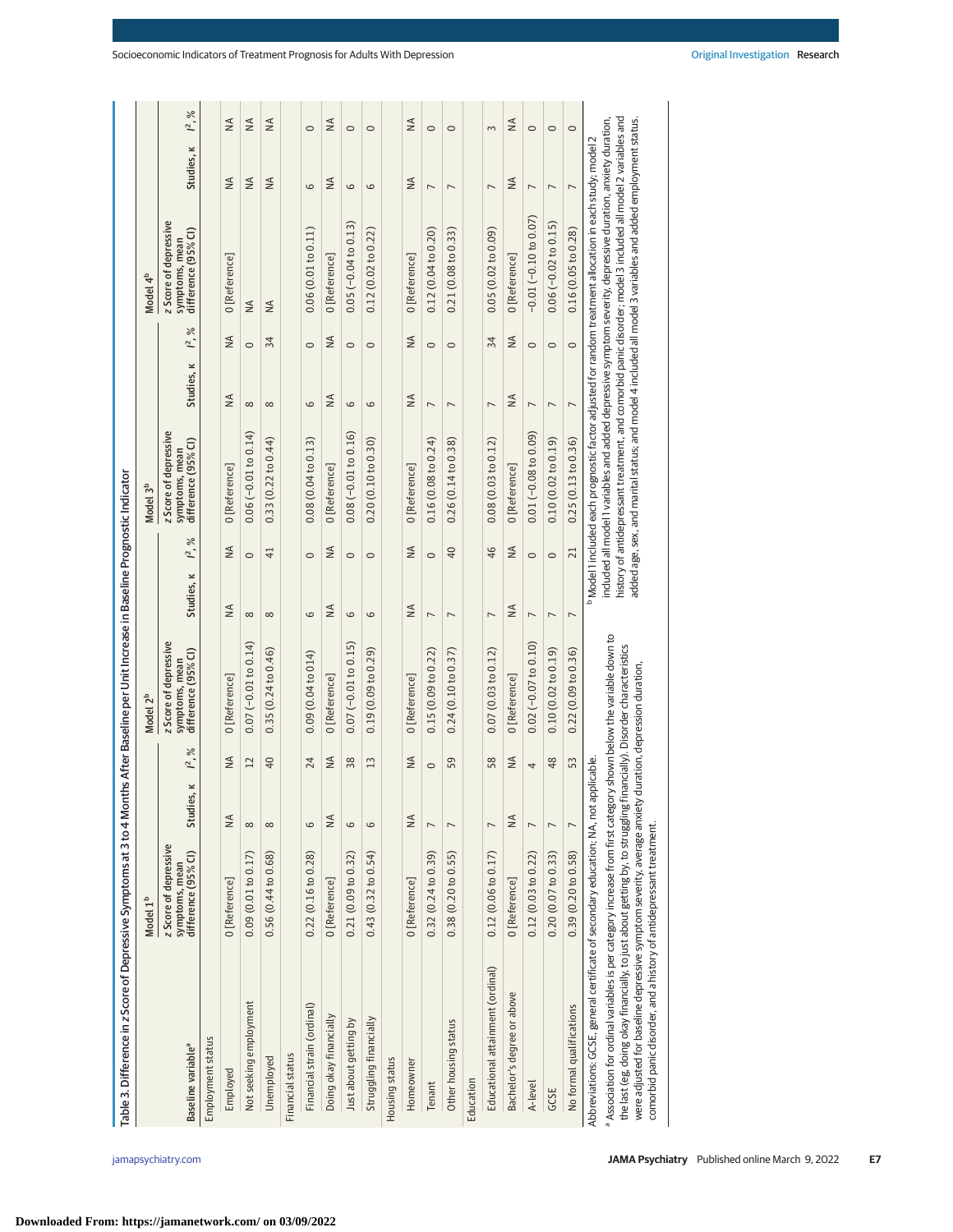| Table 4. Percentage Difference in Depressive Symptom Scale Scores at 3 to 4 Months After Baseline per Unit Increase in Baseline Prognostic Indicator                                                                                                                                                                                                                                                                                                          |                                                     |                                       |                 |                                                     |                          |                 |                                                                                                                                                                                                                                                                                                                                                                                                                                                        |                |                       |                                                     |                |                 |
|---------------------------------------------------------------------------------------------------------------------------------------------------------------------------------------------------------------------------------------------------------------------------------------------------------------------------------------------------------------------------------------------------------------------------------------------------------------|-----------------------------------------------------|---------------------------------------|-----------------|-----------------------------------------------------|--------------------------|-----------------|--------------------------------------------------------------------------------------------------------------------------------------------------------------------------------------------------------------------------------------------------------------------------------------------------------------------------------------------------------------------------------------------------------------------------------------------------------|----------------|-----------------------|-----------------------------------------------------|----------------|-----------------|
|                                                                                                                                                                                                                                                                                                                                                                                                                                                               | Model 1 <sup>b</sup>                                |                                       |                 | Model 2 <sup>b</sup>                                |                          |                 | Model 3 <sup>b</sup>                                                                                                                                                                                                                                                                                                                                                                                                                                   |                |                       | Model 4 <sup>b</sup>                                |                |                 |
| Baseline variable <sup>a</sup>                                                                                                                                                                                                                                                                                                                                                                                                                                | depressive symptoms,<br>% (95% CI)<br>Difference in | dies, k<br>$\overline{\mathsf{S}}$ tu | $\approx$<br>Ľ, | depressive symptoms,<br>Difference in<br>% (95% CI) | Studies, K               | $\approx$<br>Ľ, | depressive symptoms,<br>Difference in<br>% (95% CI)                                                                                                                                                                                                                                                                                                                                                                                                    | Studies, K     | $\approx$<br><b>≃</b> | depressive symptoms,<br>% (95% CI)<br>Difference in | Studies, K     | $\approx$<br>ľ, |
| Employment status                                                                                                                                                                                                                                                                                                                                                                                                                                             |                                                     |                                       |                 |                                                     |                          |                 |                                                                                                                                                                                                                                                                                                                                                                                                                                                        |                |                       |                                                     |                |                 |
| Employed                                                                                                                                                                                                                                                                                                                                                                                                                                                      | 0 [Reference]                                       | $\leq$                                | $\frac{4}{2}$   | 0 [Reference]                                       | ≸                        | $\leq$          | 0 [Reference]                                                                                                                                                                                                                                                                                                                                                                                                                                          | ≸              | $\leq$                | 0 [Reference]                                       | ≸              | $\leq$          |
| Not seeking employment                                                                                                                                                                                                                                                                                                                                                                                                                                        | 10.6 (4.2 to 17.5)                                  | $\infty$                              | $\circ$         | 8.8 (2.7 to 15.2)                                   | $\infty$                 | $\circ$         | 8.9 (2.6 to 15.7)                                                                                                                                                                                                                                                                                                                                                                                                                                      | $\infty$       | $\circ$               | $\leq$                                              | $\frac{4}{2}$  | $\leq$          |
| Unemployed                                                                                                                                                                                                                                                                                                                                                                                                                                                    | 47.3 (38.4 to 56.8)                                 | $\infty$                              | $\circ$         | 29.4 (21.7 to 37.6)                                 | $\infty$                 | $\circ$         | 27.6 (19.6 to 36.1)                                                                                                                                                                                                                                                                                                                                                                                                                                    | ${}^{\circ}$   | $\overline{ }$        | $\leq$                                              | $\leq$         | $\frac{4}{2}$   |
| Financial status                                                                                                                                                                                                                                                                                                                                                                                                                                              |                                                     |                                       |                 |                                                     |                          |                 |                                                                                                                                                                                                                                                                                                                                                                                                                                                        |                |                       |                                                     |                |                 |
| Financial strain (ordinal)                                                                                                                                                                                                                                                                                                                                                                                                                                    | 14.7 (9.1 to 20.6)                                  | 6                                     | $\overline{40}$ | $5.4(1.5 \text{ to } 9.4)$                          | $\circ$                  | $\circ$         | 4.6(0.5 to 8.7)                                                                                                                                                                                                                                                                                                                                                                                                                                        | 6              | $\circ$               | $2.5(-1.5t\sigma 6.6)$                              | 6              | $\circ$         |
| Doing okay financially                                                                                                                                                                                                                                                                                                                                                                                                                                        | 0 [Reference]                                       | $\leq$                                | $\frac{4}{2}$   | 0 [Reference]                                       | $\frac{4}{2}$            | $\frac{4}{2}$   | 0 [Reference]                                                                                                                                                                                                                                                                                                                                                                                                                                          | ₹              | $\frac{4}{2}$         | 0 [Reference]                                       | ₹              | $\frac{4}{2}$   |
| Just about getting by                                                                                                                                                                                                                                                                                                                                                                                                                                         | 14.8 (6.4 to 24.0)                                  | 6                                     | $\overline{12}$ | 4.9 $(-2.0$ to 12.2)                                | $\circ$                  | $\circ$         | $3.9(-3.1 to 11.3)$                                                                                                                                                                                                                                                                                                                                                                                                                                    | 6              | $\circ$               | $2.8(-4.1 to 10.1)$                                 | 6              | $\circ$         |
| Struggling financially                                                                                                                                                                                                                                                                                                                                                                                                                                        | 30.2 (18.5 to 43.2)                                 | 6                                     | 30              | 11.3(3.1 to 20.1)                                   | 6                        | $\circ$         | $9.8(1.3 \text{ to } 18.9)$                                                                                                                                                                                                                                                                                                                                                                                                                            | 6              | $\circ$               | $5.2(-3.0 to 14.1)$                                 | 6              | $\circ$         |
| Housing status                                                                                                                                                                                                                                                                                                                                                                                                                                                |                                                     |                                       |                 |                                                     |                          |                 |                                                                                                                                                                                                                                                                                                                                                                                                                                                        |                |                       |                                                     |                |                 |
| Homeowner                                                                                                                                                                                                                                                                                                                                                                                                                                                     | 0 [Reference]                                       | $\leq$                                | $\frac{4}{2}$   | 0 [Reference]                                       | ₹                        | $\frac{4}{2}$   | 0 [Reference]                                                                                                                                                                                                                                                                                                                                                                                                                                          | ₹              | $\frac{4}{2}$         | 0 [Reference]                                       | ₹              | $\frac{4}{2}$   |
| Tenant                                                                                                                                                                                                                                                                                                                                                                                                                                                        | 25.8 (18.1 to 34.0)                                 | $\overline{ }$                        | $\circ$         | 12.8 (6.2 to 19.9)                                  | $\overline{ }$           | $\circ$         | 13.4 (5.7 to 21.7)                                                                                                                                                                                                                                                                                                                                                                                                                                     | $\overline{ }$ | $\sigma$              | 9.5(2.2 to 17.4)                                    | $\overline{ }$ | $\circ$         |
| Other housing status                                                                                                                                                                                                                                                                                                                                                                                                                                          | 35.0 (16.9 to 56.0)                                 |                                       | G3              | 22.2 (9.0 to 37.1)                                  | $\overline{ }$           | 45              | 22.5 (10.9 to 35.2)                                                                                                                                                                                                                                                                                                                                                                                                                                    | $\overline{ }$ | $\circ$               | 17.6 (6.4 to 30.0)                                  | $\overline{ }$ | $\circ$         |
| Education                                                                                                                                                                                                                                                                                                                                                                                                                                                     |                                                     |                                       |                 |                                                     |                          |                 |                                                                                                                                                                                                                                                                                                                                                                                                                                                        |                |                       |                                                     |                |                 |
| Educational attainment (ordinal)                                                                                                                                                                                                                                                                                                                                                                                                                              | 6.5 (2.1 to 11.1)                                   | $\overline{ }$                        | 58              | $3.5(-0.5 to 7.6)$                                  | $\overline{ }$           | 55              | 3.7(0.1 to 7.5)                                                                                                                                                                                                                                                                                                                                                                                                                                        | $\overline{ }$ | 44                    | $1.0(-3.2 to 5.5)$                                  | $\overline{ }$ | $\circ$         |
| Bachelor's degree or above                                                                                                                                                                                                                                                                                                                                                                                                                                    | 0 [Reference]                                       | $\leq$                                | $\frac{4}{2}$   | 0 [Reference]                                       | $\frac{4}{2}$            | $\frac{4}{2}$   | 0 [Reference]                                                                                                                                                                                                                                                                                                                                                                                                                                          | ₹              | $\frac{4}{2}$         | 0 [Reference]                                       | $\frac{4}{2}$  | $\frac{4}{2}$   |
| A-level                                                                                                                                                                                                                                                                                                                                                                                                                                                       | 9.6(1.9 to 17.9)                                    | $\overline{ }$                        | $\circ$         | $2.5(-4.3 to 9.9)$                                  | $\overline{ }$           | $\circ$         | $1.8(-5.1 to 9.2)$                                                                                                                                                                                                                                                                                                                                                                                                                                     | $\overline{ }$ | $\circ$               | $-0.1(-6.9 to 7.2)$                                 | $\overline{ }$ | $\circ$         |
| GCSE                                                                                                                                                                                                                                                                                                                                                                                                                                                          | 11.4 ( $-0.0$ to 24.1)                              | $\overline{ }$                        | 51              | $4.6(-3.9 to 13.8)$                                 | $\overline{\phantom{a}}$ | 29              | $4.7(-4.0 to 14.1)$                                                                                                                                                                                                                                                                                                                                                                                                                                    | $\overline{ }$ | 32                    | $1.5(-6.6 to 10.3)$                                 | $\overline{ }$ | 26              |
| No formal qualifications                                                                                                                                                                                                                                                                                                                                                                                                                                      | 25.1 (9.4 to 42.9)                                  | $\overline{ }$                        | 45              | 12.2 (0.9 to 24.9)                                  | $\overline{ }$           | 26              | 13.6 (4.1 to 23.9)                                                                                                                                                                                                                                                                                                                                                                                                                                     | $\overline{ }$ | $\circ$               | $6.4(-2.8 to 16.5)$                                 | $\overline{ }$ | $\circ$         |
| a Association for ordinal variables is per category increase from first category shown below the variable down to<br>were adjusted for baseline depressive symptom severity, average anxiety duration, depression duration,<br>the last (eg, doing okay financially, to just about getting by, to struggling<br>Abbreviations: GCSE, general certificate of secondary education; NA, not<br>comorbid panic disorder, and history of antidepressant treatment. |                                                     | applicable.                           |                 | financially). Disorder characteristics              |                          |                 | history of antidepressant treatment, and comorbid panic disorder; model 3 included all model 2 variables and<br>included all model I variables and added depressive symptom severity, depressive duration, anxiety duration,<br>added age, sex, and marital status; and model 4 included all model 3 variables and added employment status.<br>Model 1 included each prognostic factor adjusted for random treatment allocation in each study; model 2 |                |                       |                                                     |                |                 |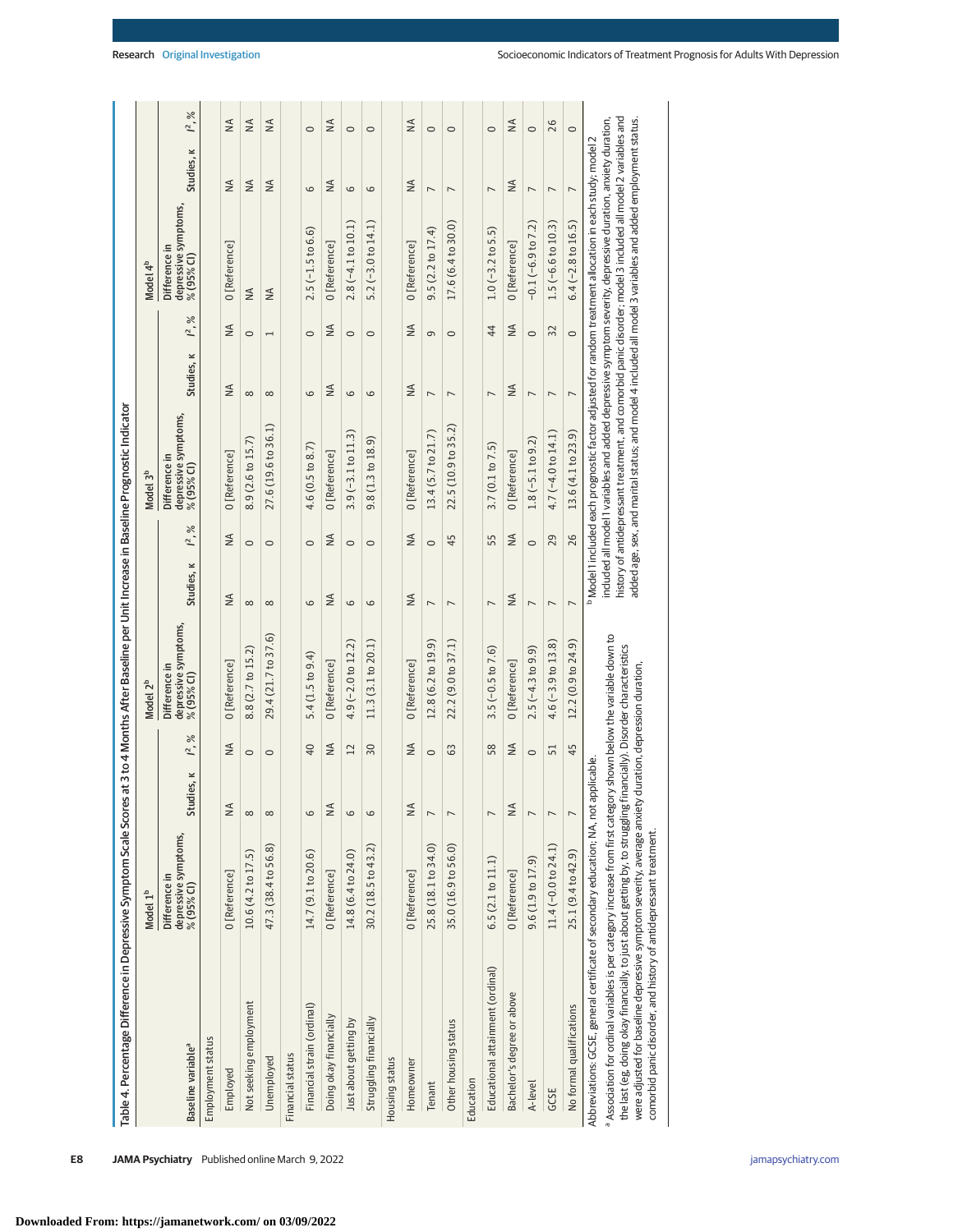support did attenuate the outcomes to the point that there was no evidence of tenants having worse prognoses than homeowners. The latter analyses removed 2 studies without data on those variables (eTables 14 and 15 in the [Supplement\)](https://jamanetwork.com/journals/jama/fullarticle/10.1001/jamapsychiatry.2022.0100?utm_campaign=articlePDF%26utm_medium=articlePDFlink%26utm_source=articlePDF%26utm_content=jamapsychiatry.2022.0100). There were similar findings at 6 to 8 months and 9 to 12 months, although CIs were wider, and the magnitude of associations was higher for tenants than for those with other housing statuses (at 6-8 months) (eTables 16, 17, 18, and 19 in the [Supplement\)](https://jamanetwork.com/journals/jama/fullarticle/10.1001/jamapsychiatry.2022.0100?utm_campaign=articlePDF%26utm_medium=articlePDFlink%26utm_source=articlePDF%26utm_content=jamapsychiatry.2022.0100).

# Associations Between Highest Level of Educational Attainment and Prognosis

Patients with educational attainment levels where they had not obtained a bachelor's degree or higher had worse prognoses at 3 to 4 months than those with higher-education degrees, independent of treatment (6.5%; 95% CI, 2.1%- 11.1%) per unit decrease in qualifications but not after adjusting for other prognostic factors (1.0%; 95% CI, −3.2% to 5.5%) (Tables 3 and 4). Using the *z* score outcome, those with no formal qualifications had marginally worse depressive symptom scores than those with at least a bachelor's degree after adjusting for all available confounders (0.16%; 95% CI, 0.05%-0.28%), but such evidence was not found with the log outcome (6.4%; 95% CI, −2.8% to 16.5%) (Table 4). At 6 to 8 months and 9 to 12 months after baseline, there was no evidence of associations between any of the educational attainment variables and prognosis after adjusting for disorder characteristics and employment status (eTables 9, 10, 11, and 12 in the [Supplement\)](https://jamanetwork.com/journals/jama/fullarticle/10.1001/jamapsychiatry.2022.0100?utm_campaign=articlePDF%26utm_medium=articlePDFlink%26utm_source=articlePDF%26utm_content=jamapsychiatry.2022.0100).

#### Further Sensitivity Analyses

There was no evidence of considerable heterogeneity in the primary analyses. In the secondary analyses where fewer studies were available, removing the additional studies that contributed most to high heterogeneity did not substantively change the magnitude of the associations (eTable 21 in the [Supplement\)](https://jamanetwork.com/journals/jama/fullarticle/10.1001/jamapsychiatry.2022.0100?utm_campaign=articlePDF%26utm_medium=articlePDFlink%26utm_source=articlePDF%26utm_content=jamapsychiatry.2022.0100).

## **Discussion**

This systematic review and meta-analysis found that unemployed patients had considerably worse depression treatment prognoses than employed patients. After adjusting for all other available prognostic variables, their depressive symptom scores were 28% (at 3-4 months), 30% (at 6-8 months), and 37% (at 9-12 months) higher than those of employed patients. In absolute terms, unemployed patients scored approximately 4 points higher at 3 to 4 months after baseline and 6 points higher at both 6 to 8 months and 9 to 12 months after baseline on the BDI-II than employed patients. In addition, compared with homeowners, depressive symptom scores were 18% higher for patients living with family or friends, in hostels, or homeless, which is equivalent to approximately 3 points on the BDI-II. These associations might be considered clinically important by exceeding some estimates for the minimal clinically important difference.<sup>40</sup> Financial strain and educational attainment were associated with prognosis independent of treatment, but there was little evidence of associa-

tions after adjusting for depressive disorder characteristics and employment status.

#### Strengths and Limitations

To our knowledge, this was the first systematic review and individual patient data set meta-analysis to consider the associations of socioeconomic factors with prognosis across different types of treatment. All 4864 participants from the eligible RCTs were included, bringing greater precision to estimates of these associations than in past studies. In contrast to past reviews, we selected studies that included adults with depression who sought treatment in primary care settings, a very common route into treatment internationally.15,16 This partly limited the number of studies found to meet inclusion criteria (6 studies were excluded for not recruiting in primary care) but had the advantage of ensuring that there was a minimum population for whom the findings may be generalizable. This offered an improvement on the extant literature in which there is little information about from where participants were recruited.

The patients studied here had all consented to participate in RCTs, and all the studies were conducted in the UK. Therefore, this may be a biased sample compared with all patients with depression and could further limit generalizability. However, 8 of 9 studies were pragmatic trials; therefore, the participants should be broadly representative of other patients with depression in primary care. It is important to emphasize that the associations with prognosis were averaged across a wide range of different treatments and are, in that sense, associated with prognosis irrespective of the treatment that was given. The findings should, therefore, be informative for clinicians assessing patients with depression before treatment is started.

Only studies that used the same assessment measure to determine diagnosis and assess baseline symptoms and depressive disorder characteristics confounders were included. This minimized bias in harmonizing the data across studies and ensured that data were available on the same confounders across all studies. This could have reduced the potential pool of studies, but no studies were excluded solely for not using the CIS-R. Many studies contained no comprehensive measure of anxiety disorder symptoms or diagnoses, and their inclusion would, therefore, not have allowed us tomeet the aims of this study. Further, as individual patient data were available for all studies that met the inclusion criteria, a common source of selection bias that can occur when only a subset of eligible trials provide individual patient data was avoided.

Data were extracted, cleaned, and checked by multiple reviewers, adding robustness, <sup>41</sup> although only a single reviewer assessed articles at the title and abstract stage, which potentially introduced additional bias. Adjustments weremade for a number of potential confounders, but residual confounding cannot be ruled out. Further, it is possible that adjusting for baseline depressive severity may have led to underestimating the associations of the socioeconomic factors with prognosis, as these factors could mediate those associations. The same could be true of themodels adjusted for employment status, which attenuated a number of otherwise potentiallymeaningful associations.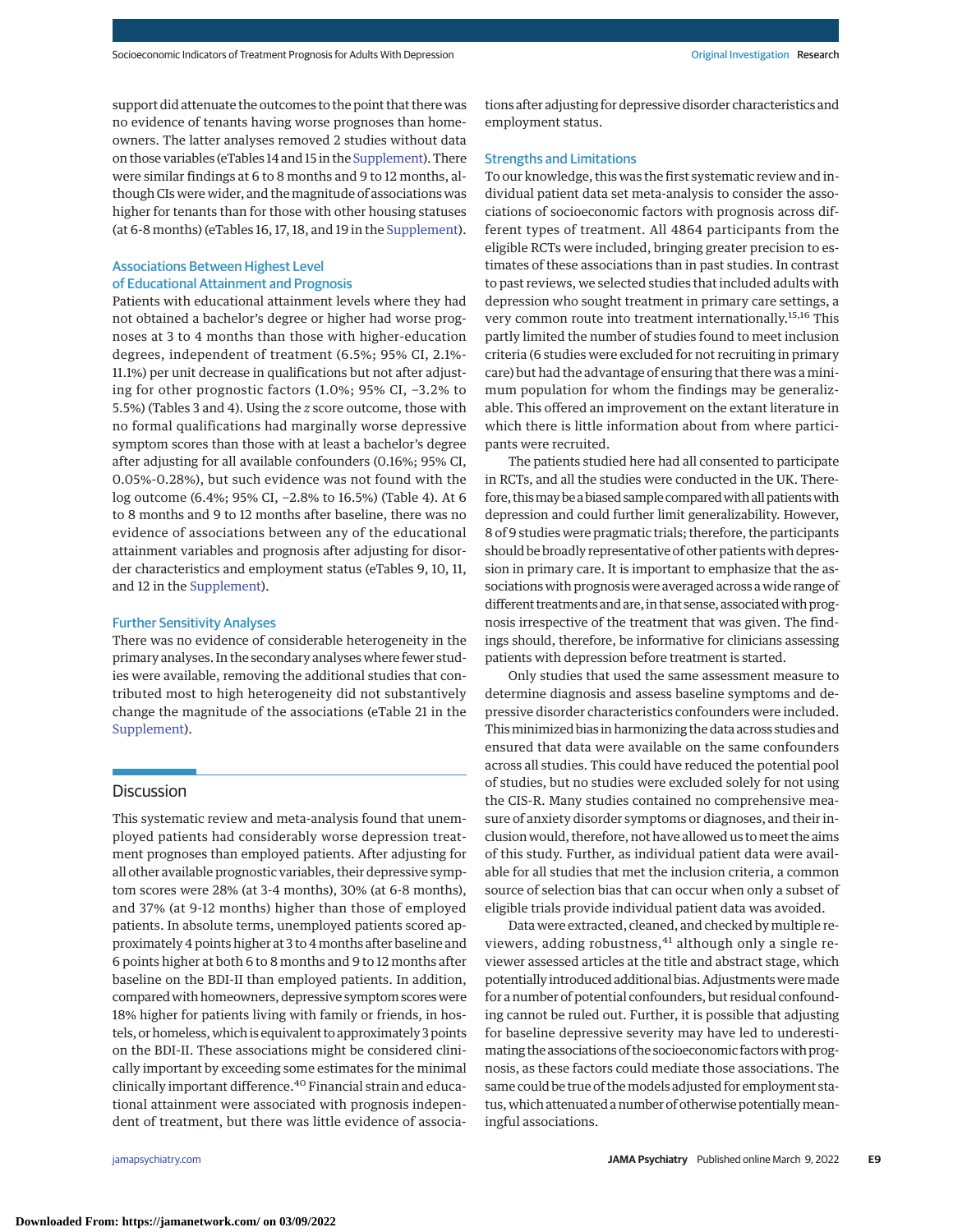# **Conclusions**

Findings of this systematic review and meta-analysis of individual patient data suggest that patients in primary care with depression who were socioeconomically disadvantaged (ie, those who were unemployed, struggling financially, not homeowners, or had no formal educational qualifications) had poorer prognoses regardless of the type of treatment they received and the severity of depression. Our results highlight employment and housing status as being clinically important as the outcomes were larger than previous estimates of proportional minimal clinically important differences for patients with depression.40 These factors are easy to assess and doing so during the pretreatment phase could help to inform future management of depression. Interventions to support patients to gain or maintain employment, or to achieve stable housing, have been effective in improving quality of life, functioning,

and depressive symptoms.<sup>42,43</sup> Obtaining support for such problems may be as effective as more conventional treatments for depression, and addressing these needs may make it easier for patients to engage in and benefit from psychotherapy or pharmacotherapy for depression.<sup>44</sup> This may be particularly important at present given concerns of increased vulnerability owing to the effect of the COVID-19 pandemic on employment and housing.<sup>45</sup> Future studies may investigate the optimal order with which to offer support for employment or housing, as well as more intensive conventional treatment strategies, including longer follow-up, for the management of depression in adults that present with clinical indicators of poorer prognosis.<sup>46</sup> At a public health level, knowing that socioeconomic disadvantage is associated with a worse depression treatment prognosis suggests that reducing socioeconomic inequalities may improve mental health through an association with treatment prognosis as well as a reduction in the incidence of mental health problems.47,48

#### ARTICLE INFORMATION

**Accepted for Publication:** January 8, 2022. **Published Online:** March 9, 2022.

doi[:10.1001/jamapsychiatry.2022.0100](https://jamanetwork.com/journals/jama/fullarticle/10.1001/jamapsychiatry.2022.0100?utm_campaign=articlePDF%26utm_medium=articlePDFlink%26utm_source=articlePDF%26utm_content=jamapsychiatry.2022.0100) **Open Access:** This is an open access article

distributed under the terms of the [CC-BY License.](https://jamanetwork.com/pages/cc-by-license-permissions?utm_campaign=articlePDF%26utm_medium=articlePDFlink%26utm_source=articlePDF%26utm_content=jamapsychiatry.2022.0100) © 2022 Buckman JEJ et al.JAMA Psychiatry.

**Author Affiliations:** Centre for Outcomes Research and Effectiveness (CORE), Research Department of Clinical, Educational & Health Psychology, University College London, London, United Kingdom (Buckman, Saunders, Stott, Arundell, Pilling); iCope Camden & Islington NHS Foundation Trust, St Pancras Hospital, London, United Kingdom (Buckman); Department of Psychiatry, University of California, Los Angeles (Cohen); Social, Genetic and Developmental Psychiatry Centre, Institute of Psychiatry, Psychology & Neuroscience, King's College London, London, United Kingdom (Eley); Department of Psychology, Vanderbilt University, Nashville, Tennessee (Hollon); Primary Care, Population Sciences and Medical Education, Faculty of Medicine, University of Southampton, Southampton, United Kingdom (Kendrick); Statistical Science, University College London, London, United Kingdom (Ambler); Department of Psychology, University of Exeter, Exeter, United Kingdom (Watkins); Department of Health Sciences, University of York, York, United Kingdom (Gilbody, Brabyn, Littlewood); Centre for Academic Mental Health, Population Health Sciences, Bristol Medical School, University of Bristol, Bristol, United Kingdom (Kessler); Centre for Academic Primary Care, Population Health Sciences, Bristol Medical School, University of Bristol, Bristol, United Kingdom (Wiles); Institute of Health Research, University of Exeter College of Medicine and Health, Exeter, United Kingdom (Richards); Department of Health and Caring Sciences, Western Norway University of Applied Sciences, Bergen, Norway (Richards); University of Pennsylvania College of Arts and Sciences, Department of Psychology, Philadelphia (DeRubeis); Division of Psychiatry, University College London, London, United Kingdom (Lewis); Camden & Islington NHS Foundation Trust, London, United Kingdom (Pilling).

**Author Contributions:** Dr Buckman had full access to all of the data in the study and takes responsibility for the integrity of the data and the accuracy of the data analysis. Concept and design: Buckman, Saunders, Stott, Cohen, Watkins, Gilbody, DeRubeis, Lewis, Pilling. Acquisition, analysis, or interpretation of data: Buckman, Saunders, Cohen, Arundell, Eley, Hollon, Kendrick, Ambler, Watkins, Gilbody, Kessler, Wiles, Richards, Brabyn, Littlewood, DeRubeis, Lewis. Drafting of the manuscript: Buckman, Gilbody. Critical revision of the manuscript for important intellectual content: All authors. Statistical analysis: Buckman, Ambler. Obtained funding: Buckman, Gilbody. Administrative, technical, or material support: Buckman, Saunders, Gilbody, Littlewood, Pilling. Supervision: Hollon, Watkins, Lewis, Pilling.

**Conflict of Interest Disclosures:** Dr Buckman reported receiving grants from the Wellcome Trust and the Royal College of Psychiatrists. Dr Saunders reported receiving a grant from the Royal College of Psychiatrists. Dr Stott reported receiving 2 grants from the Alzheimer's Society, a grant from the Economic and Social Research Council/National Institute for Health Research funding initiative, a grant from Dunhill Medical Trust, and a grant from the National Institute for Health Research. Dr Cohen reported receiving a grant from the MQ Foundation (MQDS16/72). Dr Eley reported receiving a grant from the National Institute for Health Research Biomedical Research Centre at South London and Maudsley NHS Foundation Trust and King's College London. Dr Watkins reported receiving grants from the Medical Research Council, European Union Horizon 2020 Research and Innovation Programme, the Cornwall NHS Foundation Partnership Trust, the South West Peninsula Academic Health Services Network, and the Seventh Framework Programme of the European Commission. Drs Gilbody, Wiles, Kessler, Richards, Kendrick, and Lewis reported receiving a grant from the National Institute of Health Research. Dr Pilling reported receiving grants from the Royal College of Psychiatrists, the National Institute of Health Research University College London Hospitals Biomedical Research Centre, and

funding from Higher Education England. No other disclosures were reported.

**Funding/Support:** This work was supported in part a clinical research fellowship (201292/Z/16/Z) from the Wellcome Trust (Dr Buckman); grant MQDS16/ 72 from the MQ Foundation (Dr Cohen); the Royal College of Psychiatrists, the National Institute of Health Research, and the National Institute of Health Research University College London Hospitals Biomedical Research Centre (Dr Pilling); the University College London (Drs Ambler and Lewis); Vanderbilt University (Dr Hollon); the University of Southampton (Dr Kendrick); the University of Exeter (Dr Watkins); and the University of York (Dr Gilbody); grant 457 (AS-PG-18-013) from the Alzheimer's Society (Dr Stott); the Maudsley NHS Foundation Trust; and King's College London.

**Role of the Funder/Sponsor:** The funders had no role in the design and conduct of the study; collection, management, analysis, and interpretation of the data; preparation, review, or approval of the manuscript; and decision to submit the manuscript for publication.

**Disclaimer:** The views expressed are those of the author(s) and not necessarily those of the NHS, the National Institute of Health Research, or the Department of Health.

**Additional Contributions:** We thank Ian R. White, PhD, and Katherine Clarke, MSc, of University College London, for their contributions to determining the methods used in this study and to the general protocol on which this study was based. No one was financially compensated for their contribution.

**Additional Information:** Requests for sharing of the individual patient data used in this study can be made to the corresponding author; any sharing of data will be subject to obtaining appropriate agreements from the chief investigators or data custodians for each individual trial data set used here.

## **REFERENCES**

**1**. Rush AJ, Trivedi MH, Wisniewski SR, et al. Acute and longer-term outcomes in depressed outpatients requiring one or several treatment